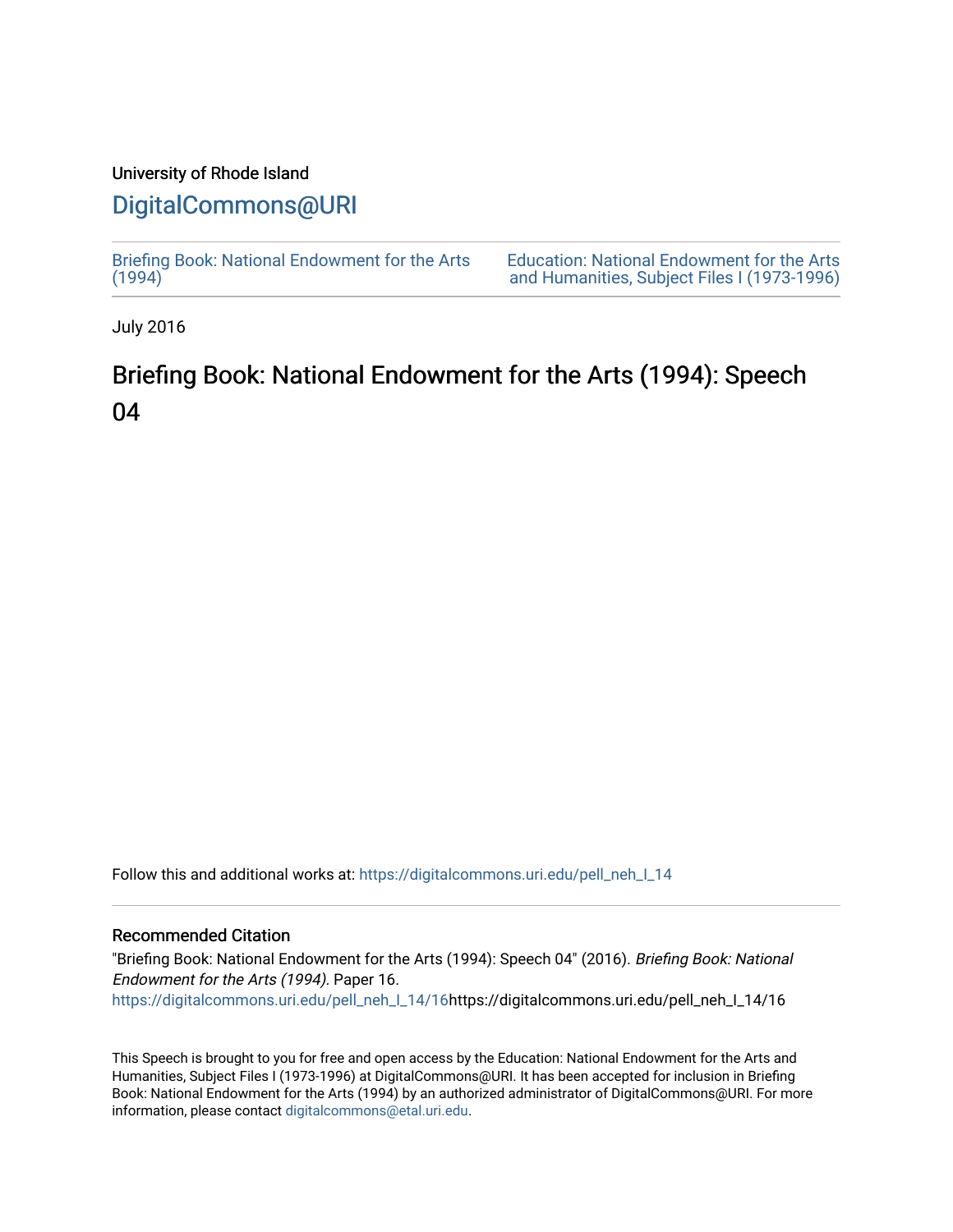# IMPACT OF PROPOSED CUT OF FIVE PERCENT BY SENATE APPROPRIATIONS COMMITTEE

The Senate Appropriations Committee has proposed an \$8.5 million reduction to the President's FY 95 budget request for the National Endowment for the Arts, a cut which would reduce the agency's budget to \$161.6 million for the 1995 fiscal year. As the Arts Endowment has already suffered major cuts to its budget over the last several years -- down from a high of \$175.9 million in FY 92 -- such a reduction would be devastating.

The following shows the impact such cuts would have to the targeted programs:

# PRBSBNTING AND COMMISSIONING PROGRAM Proposed cut -- \$1.903 Killion (40.5% cut)

- the program has already lost \$1 million over the past four years alone
- cuts would extinguish the Program's four-year campaign to extend Endowment grant activity to rural and underserved areas
- \* seed money for regranting programs, such as those partnerships with the Bush and Rockefeller Foundations, would evaporate, thereby limiting access to the arts for millions of Americans in rural areas
- the commissioning side of the program would be decimated, destroying the R&D function of artistic laboratories -- laboratories where new and challenging artistic discoveries are made that often go on to receive general acclaim
- competition for P&C grants would become so severe that only large organizations with sophisticated development infrastructures would be able to invest the resources to compete for the remaining dollars
- small, community-based, grassroots, volunteer, innercity and rural organizations -- organizations which provide vital arts education programming for children - - would, in effect, be cut out of the funding pie

-aore-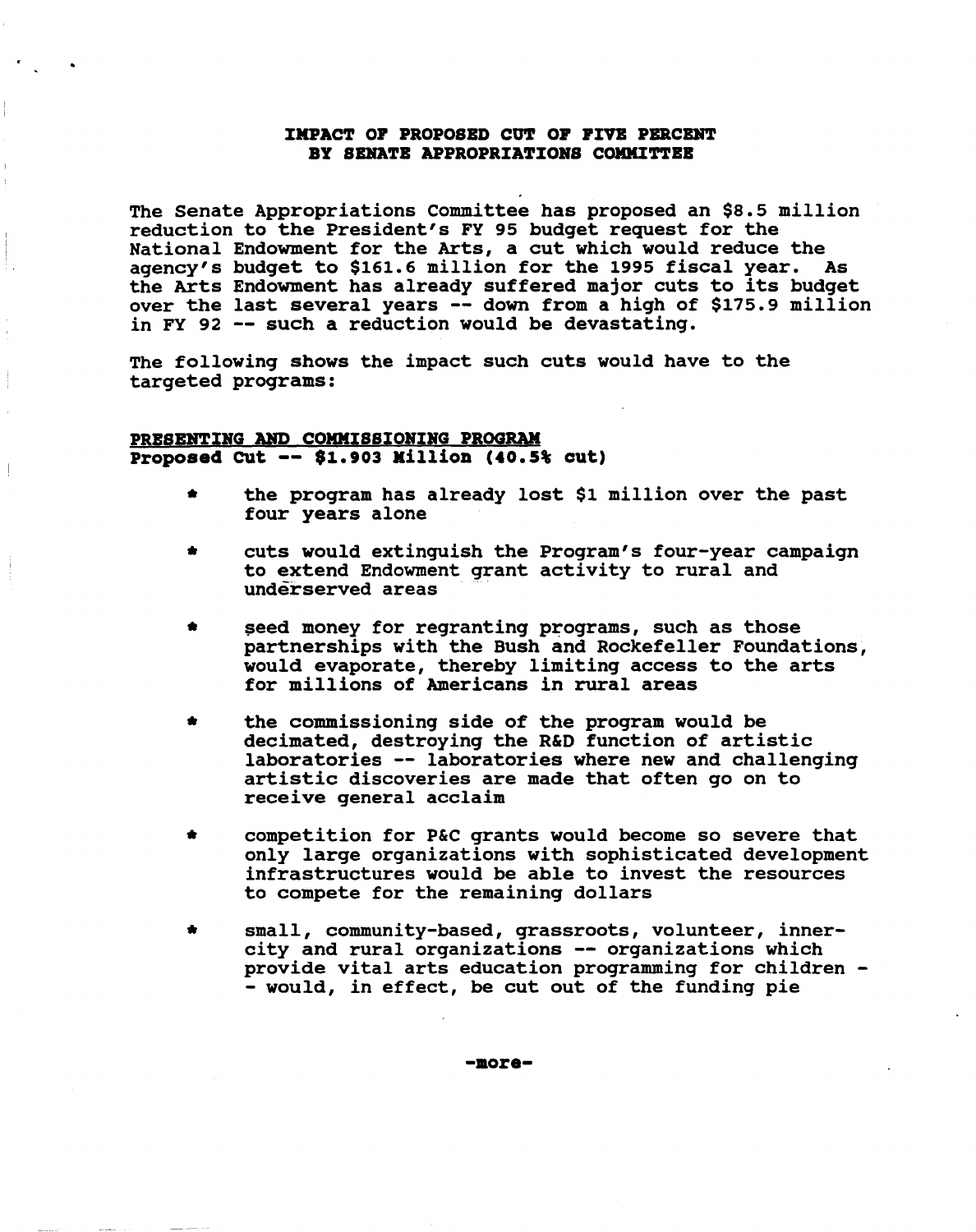#### Proposed Senate Cuts -- Paqe Two

#### THEATER PROGRAM

Proposed cut -- \$3.101 Million (42\ cut)

- the Theater Program has already suffered a \$2 million reduction since 1989
- the Program last year eliminated the entire Professional Theater Training category and since 1990 has eliminated or placed on an alternate funding cycle an additional seven categories
- the cuts could effectively wipe out all categories except funding to Professional Theater Companies, which would then have to be reduced by an additional \$2.2 million
- fellowships, such as the Playwrights Fellowships awarded to Pulitzer Prize winner Wendy Wasserstein and A.R. Gurney, would be vitiated
- applying the reduction exclusively to Professional Theater Companies, a category that has been cut by over \$600,000 since 1990, would:
	- o jeopardize the virtual survival of some of the nation's major theater companies, more than 20 of which operated last year under budget deficits of \$1 million or more
	- o essentially shut down the touring component of 40 percent of theaters supported by the Endowment that tour to rural and underserved areas
	- o fundamentally eliminate educational programming for children and theater-for-youth programs throughout the country
	- o create catastrophic consequences for small community theaters in every state which rely on Endowment grants to help leverage matching funds
	- o obliterate funding for the development of new plays, such as was awarded for the likes of "Driving Miss Daisy"
	- o basically eradicate support for small theaters engaged in puppetry arts, experimental works, classical ensembles, movement theater and multimedia theater as well as those theaters which are community-based, inner city or rural in nature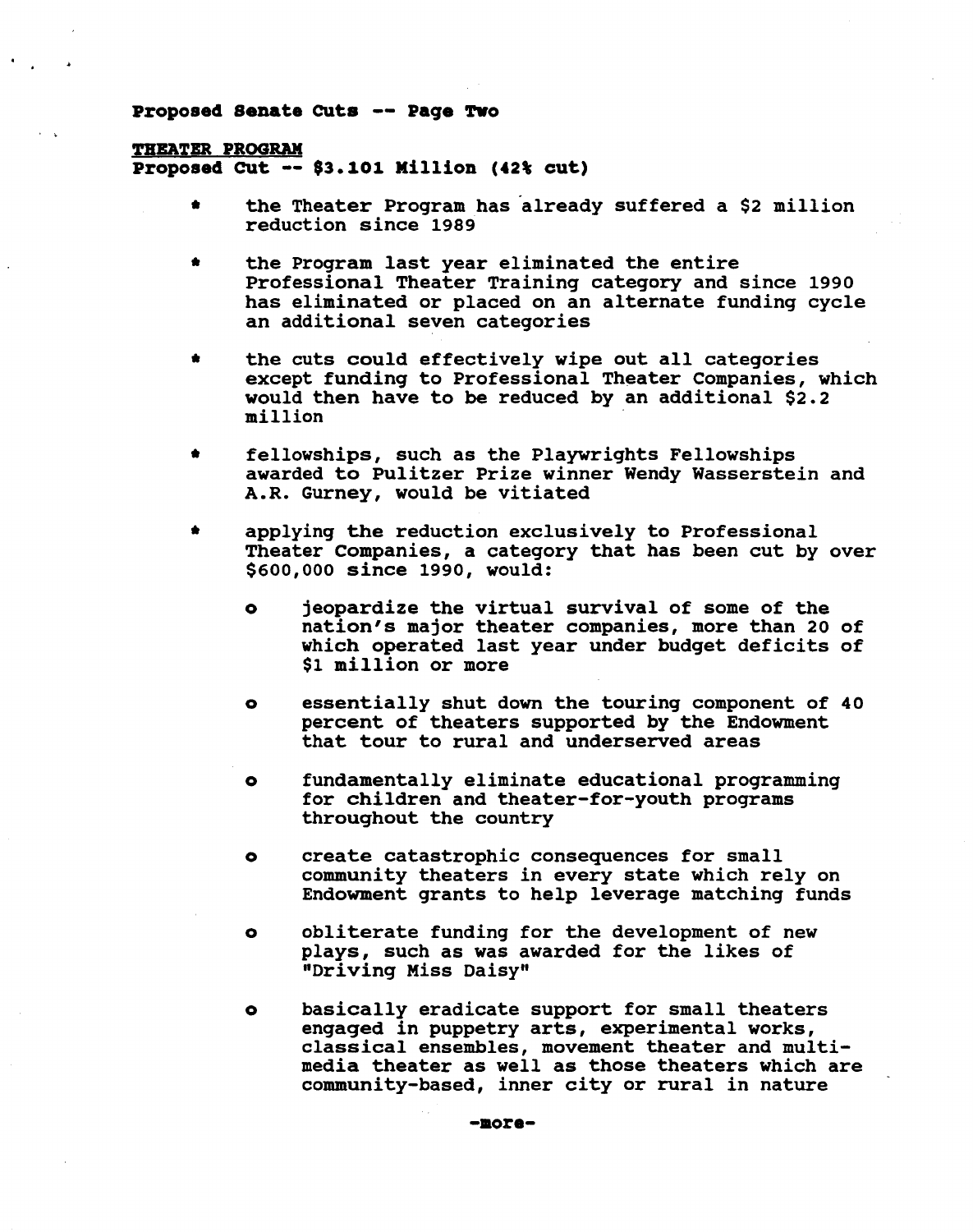### Proposed Senate CUts -- Paqe Three

# VISUAL ARTS PROGRAM Proposed cut -- \$2.043 Million (41.7% cut)

- \* the Program has already been reduced by \$1.2 million since the 1989 fiscal year
- cuts would decimate Visual Artists Fellowships, which have been a mainstay of Endowment support to the visual arts community since the earliest days of the Endowment and have been awarded to such artists as Chuck Close and Laurie Anderson
- cuts to Visual Artists Fellowships would result in either much smaller grants (with little real economic impact to the recipients) or substantially fewer grants, which would create profound competition for a category that in itself comprises nearly one-third of total Endowment application activity and that presently awards fellowships to less than two percent of applicants
- cuts would exterminate the regional fellowship program, which helps provide visual artists fellowships through regional organizations covering all 50 states
- \* cuts would also be enough to totally wipe out the Visual Artists Organizations category which supports scores of small, culturally diverse arts organizations which often provide exhibit space for emerging artists
- \* cuts would jeopardize Visual Artists Public Projects which not only help local communities incorporate the arts into their public spaces, such as the Calder sculpture in Grand Rapids, Michigan or the Challenger Memorial in south Florida, but also education programs that create a better understanding of contemporary visual art